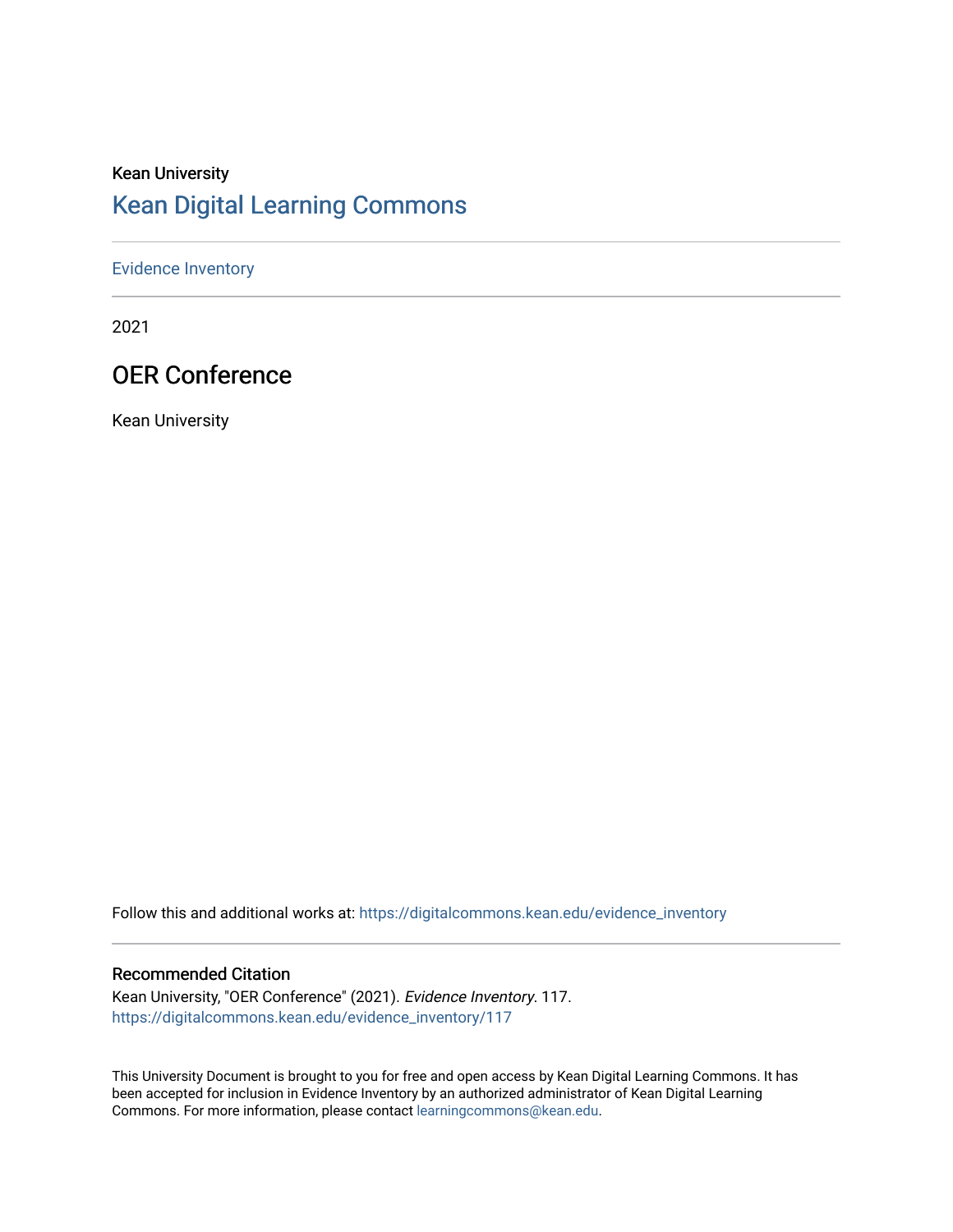## OER Conference

### Abstract

Open Educational Resources Conference Website

## Keywords

OER, Open Educational Resources Conference